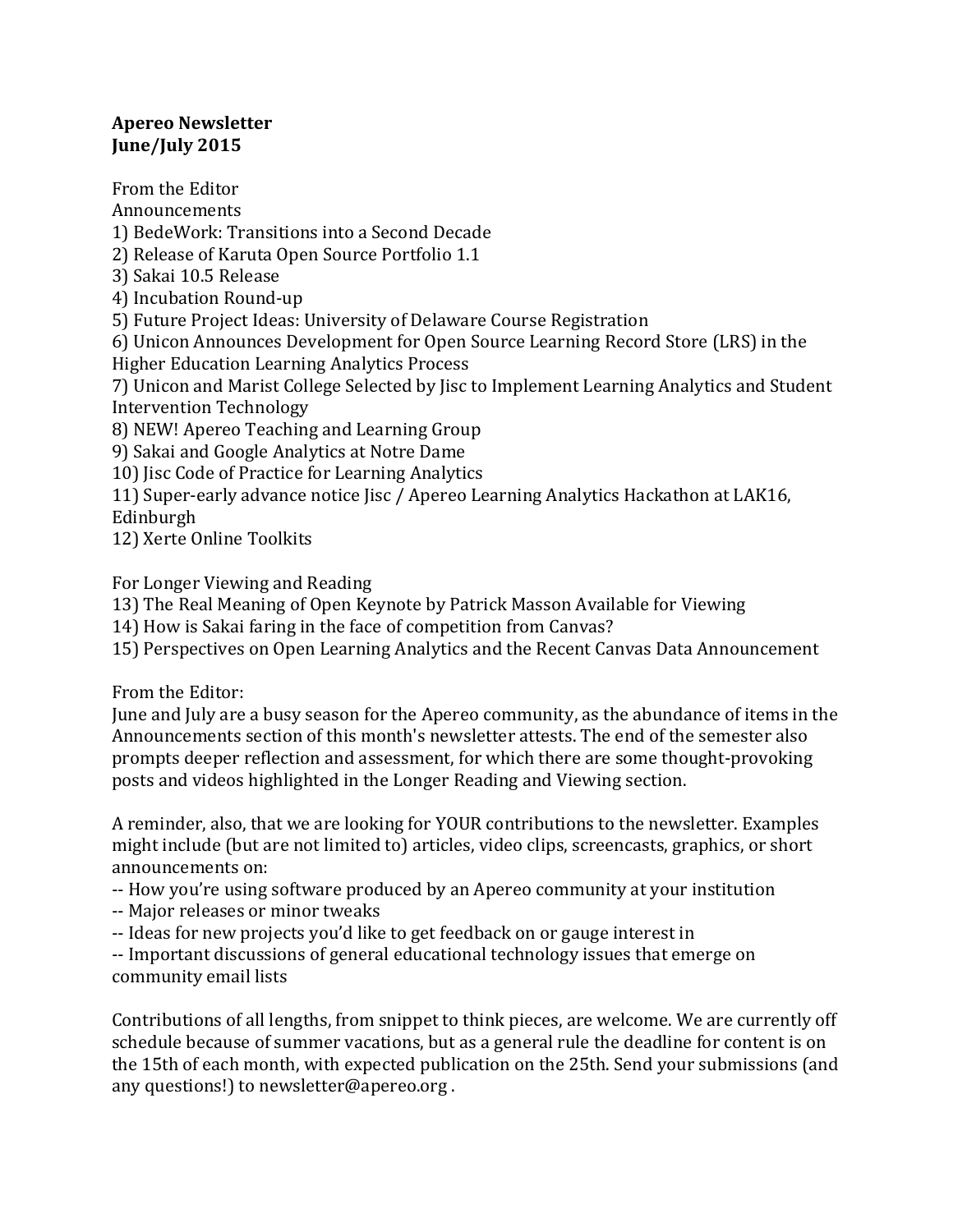But first  $\dots$ 

Thought about joining the Apereo Foundation?

There are many good reasons to become a member of the Apereo Foundation. By becoming a member, you:

\* Ensure proper support for software you rely on. Your membership dues enable effective licensing and IPR management practices, infrastructure support, community coordination, event support, outreach, and more. IPR management, particularly, is the bedrock free and open source software is built on. Don't depend on another organization to make the contribution needed to let software you rely on survive and thrive.

\* Give your institution a vote in the way Apereo is run, and how it sets priorities. Your institution has a vote in elections for the Apereo Foundation Board, which provides strategic leadership for the foundation.

\* Are able to access programs such as the Apereo Incubation Program. Have a software project you believe meets a higher education need? Apereo is the place to find partners and learn from others who've grown communities to sustain software.

\* Become part of a community of peers - a global network of educational institutions working together to address common issues and solve common problems - with many opportunities to participate. In the last three years, Apereo and its predecessors have held conferences on five continents. Members can access our principle events at discounted rates.

There's a new open discussion list for all matters Apereo. Join by sending open+subscribe@apereo.org

Hold the Date!

\* Apereo Unconference 30th September/1st October at HEC Montreal, Quebec. Details soon

\* Sakai Virtual Conference - November 4th

-- Lucy Appert Newsletter Editor

Announcements 

1) BedeWork: Transitions into a Second Decade

Rensselaer Polytechnic Institute (RPI) has been the locus of Bedework activity from its beginnings almost 10 years ago, in September 2005, when it was publicly announced as a new, open source project. Bedework has been a "sponsored" Jasig/Apereo project since 2010. Arlen Johnson, Mike Douglass and I have been active participants over Bedework's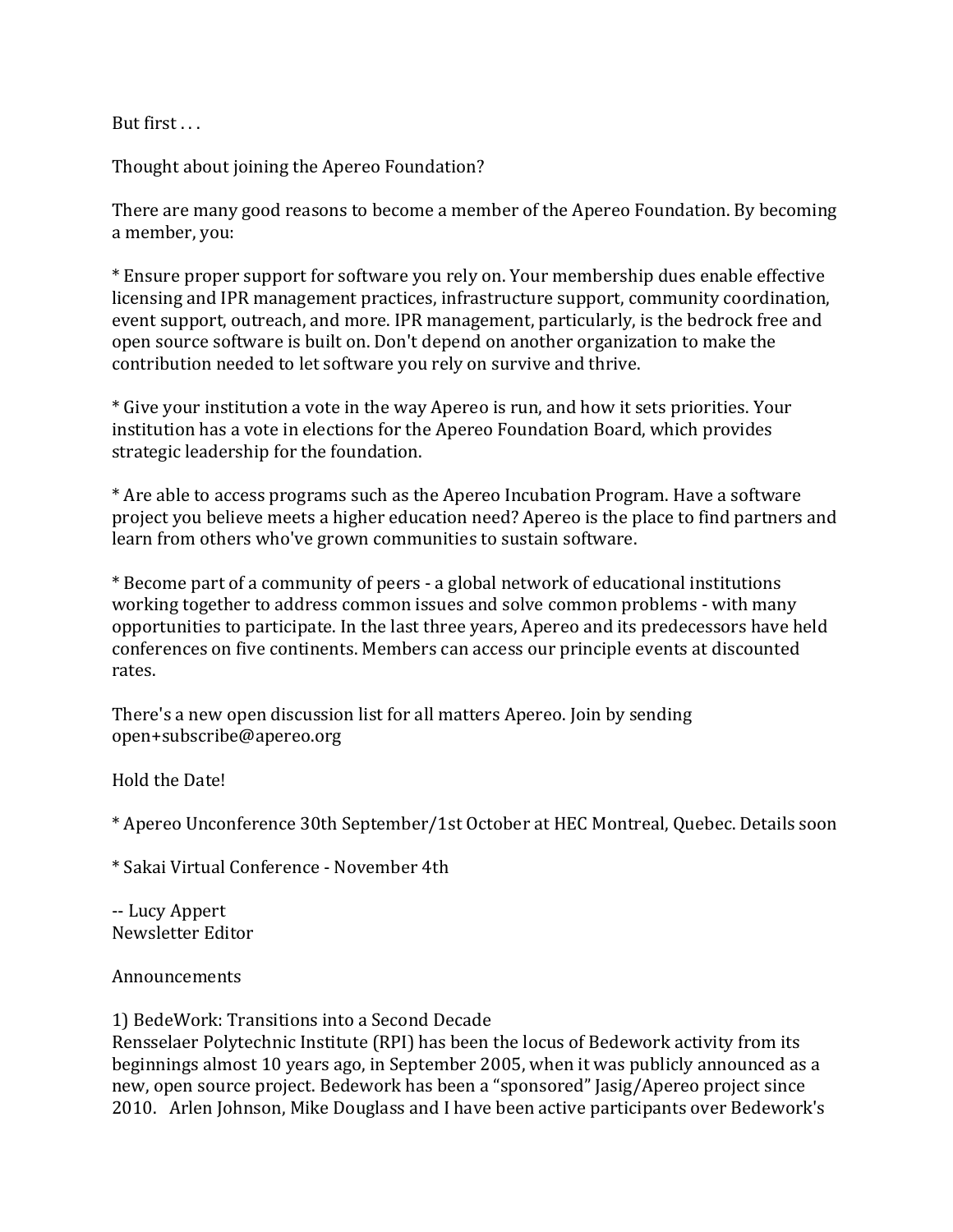entire history. RPI's involvement in calendaring actually goes back to 2003, when we started collaborating with the University of Washington on UWCalendar, their open source calendaring project.

In the first half of this year, Arlen Johnson and Mike Douglass both left RPI. Mike and Arlen will stay actively involved in Bedework, as much, or perhaps more so, than ever. Mike will also stay actively involved in CalConnect, The Calendaring & Scheduling Consortium, where he serves as interop manager and ex officio board member.

I have just stepped down as chair of the Bedework Steering Committee. Eric Wittmann, our new chair, contributed as a Bedework developer when he was at Yale, and he continues to be an active participant in the project while working for RedHat. Eric is the ideal person to shepherd Bedework through its second decade, and under his leadership, Bedework will continue to evolve, and grow its community.

In March, 2007, the one year anniversary of the first production release of Bedework, I reflected on "Bedework at '1"". In March of 2009, I reflected on "Bedework at '8"', closing with, "And, although tomorrow is promised to no one, after these 8 years, "...Reflecting on Bedework at ... '10"' would still be a "privilege", but it seems now more like an achievable goal than the wild dream it once was." As I do not anticipate participating after this year, I will cheat a little, and reflect on "Bedework at '10" now, which is both a privilege, and the culmination of that wild dream.

Bedework, the project, and Bedework the product, are both thriving. Adoption and development continue within the higher education community, as well in the commercial and non-profit sectors. Bedework components are incorporated into other products and systems, and Bedework's public event calendaring is outstanding. New features, such as consensus scheduling (ala Doodle) will be very well received additions. The Bedework "Sometime" component, originally developed at the University of Wisconsin Madison, has great potential. Although the epicenter of Bedework development is shifting, I anticipate that Bedework development may very well accelerate.

It is said that success has many fathers, but failure is an orphan. Bedework has been successful, and continues to be successful. I need to recognize some for the institutions and people who have contributed to Bedework's success, directly, or indirectly as supporters or influencers:

Duke University, Yale University, Brown University, Columbia University, Nashville Public Library, New Haven Free Public Library, San Diego Public LIbrary, Upper Hudson Library System, Girasole Consulting, Spherical Cow Group, UC Berkeley, Universidad Publica de Navarra, Jasig, Apereo Foundation, Rensselaer Polytechnic Institute, Mellon Foundation, OmniUpdate, and CalConnect;

Dr. Deb Johnson, Jeremy Bandini, Richard Outten, Cornelia Ann Bailey, Juan Cruz Ruiz de Gauna, Jonathan Markow, Ian Dolphin, Ben Oshirin, Michael Gettes, Steven Carmody, John Spadaro, Greg Barnes, Ellen Jensen, Oren Sreebny, Pat Masson, Michael Feldstein, Chris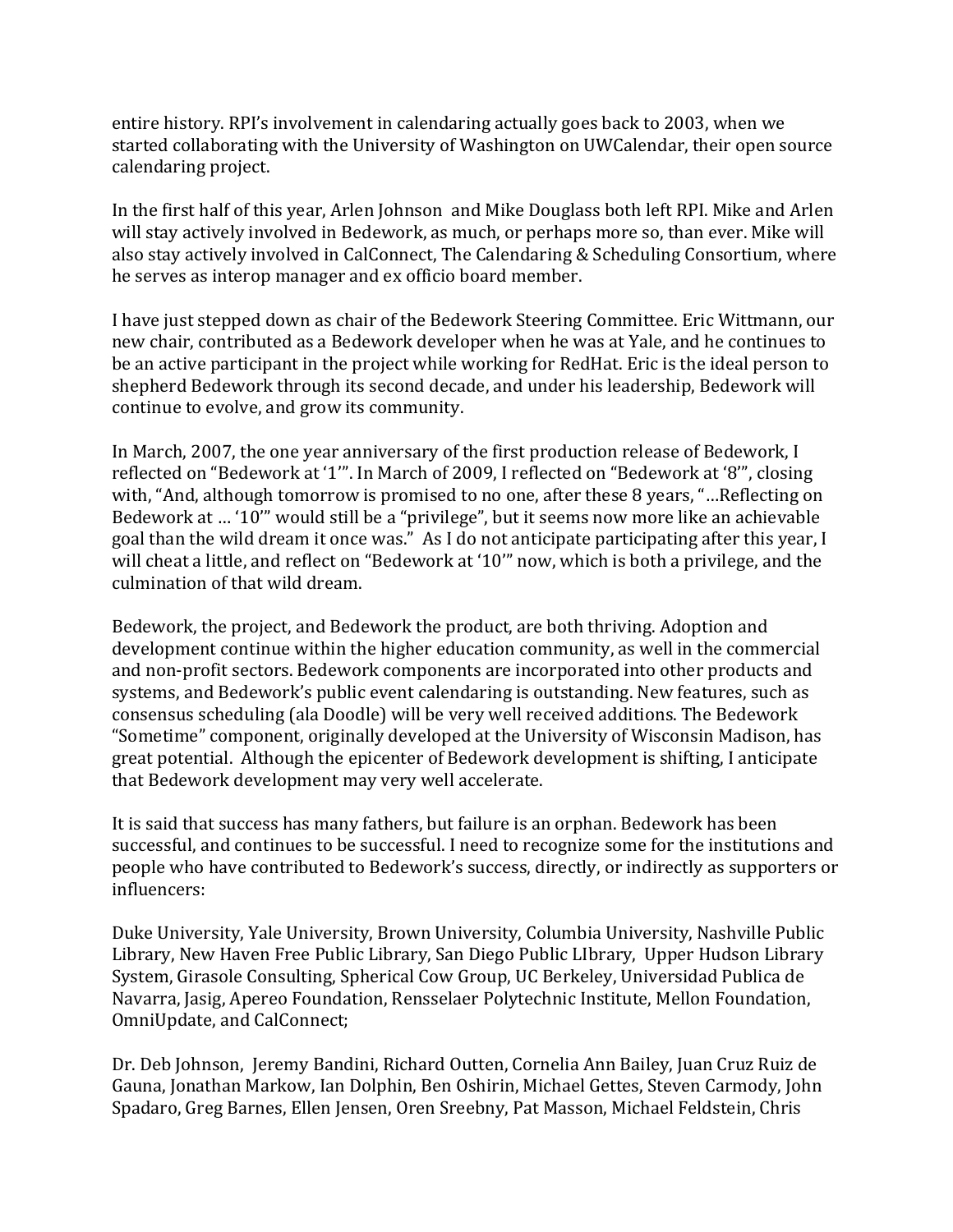Mackie, Cyrus Daboo, Eric York, Andrey Postoyanets, Susan Bramall, Kyle Cook, Jenny Ellis, Patty Gertz, John Lewis, Maneesha Aggarwal, Mary Fellows, Joe Thornton, Paul Sevinc, Dave Thewlis, Bernard Desruisseaux, Mimi Mugler, Paul Fisher, Shel Waggener, John Kolb, William Gill, and Serge Goldstein.

I wish to especially recognize my colleagues on the Bedework Steering Committee -Deborah Johnson, Arlen Johnson, Barry Leibson, Mike Douglass, Eric Wittmann, Greg Allen, Carlos Alonso Vega, and Nicholas Blair for their sustained, and sustaining, support, engagement, vision, and guidance.

And perhaps most importantly, all of you for whom Bedework was created, the adopters, the contributors, and the champions.

-- Gary Schwartz Rensselaer Polytechnic Institute

2) Release of Karuta Open Source Portfolio 1.1

The Apereo Karuta incubation project is pleased to announce the release of version 1.1 of Karuta Open Source Portfolio. This second release provides a much richer set of functionalities to support our core mission: provide simple and flexible tools to make learning more visible and reflexive. In this new release, designers can:

\* Streamline the actions of students or instructors (submit, hide and show).

 \* Create sophisticated dashboards for individual students or group of students (reporting tool).

 \* Customize the look and feel of the portfolio.

\* Set notifications possibilities (by email or within Sakai) for various portfolios actors. Further information is available at karutaproject.org.

-- Jacques Raynauld

### 3) Sakai 10.5 Release

The Sakai community is pleased to announce the release of Sakai 10.5, the latest maintenance release in the Sakai 10 series. Sakai 10.5 contains 116 new fixes and several important security fixes.

Sakai 10.5 is the community supported version of Sakai and the team highly recommends upgrading to this latest version.

72 people representing 39 institutions contributed to this release.

Sakai 10 release notes, including notes specifically on the 10.5 release are available on our community wiki.

https://confluence.sakaiproject.org/display/DOC/Sakai+10+Release+Notes

-- Neal Caidin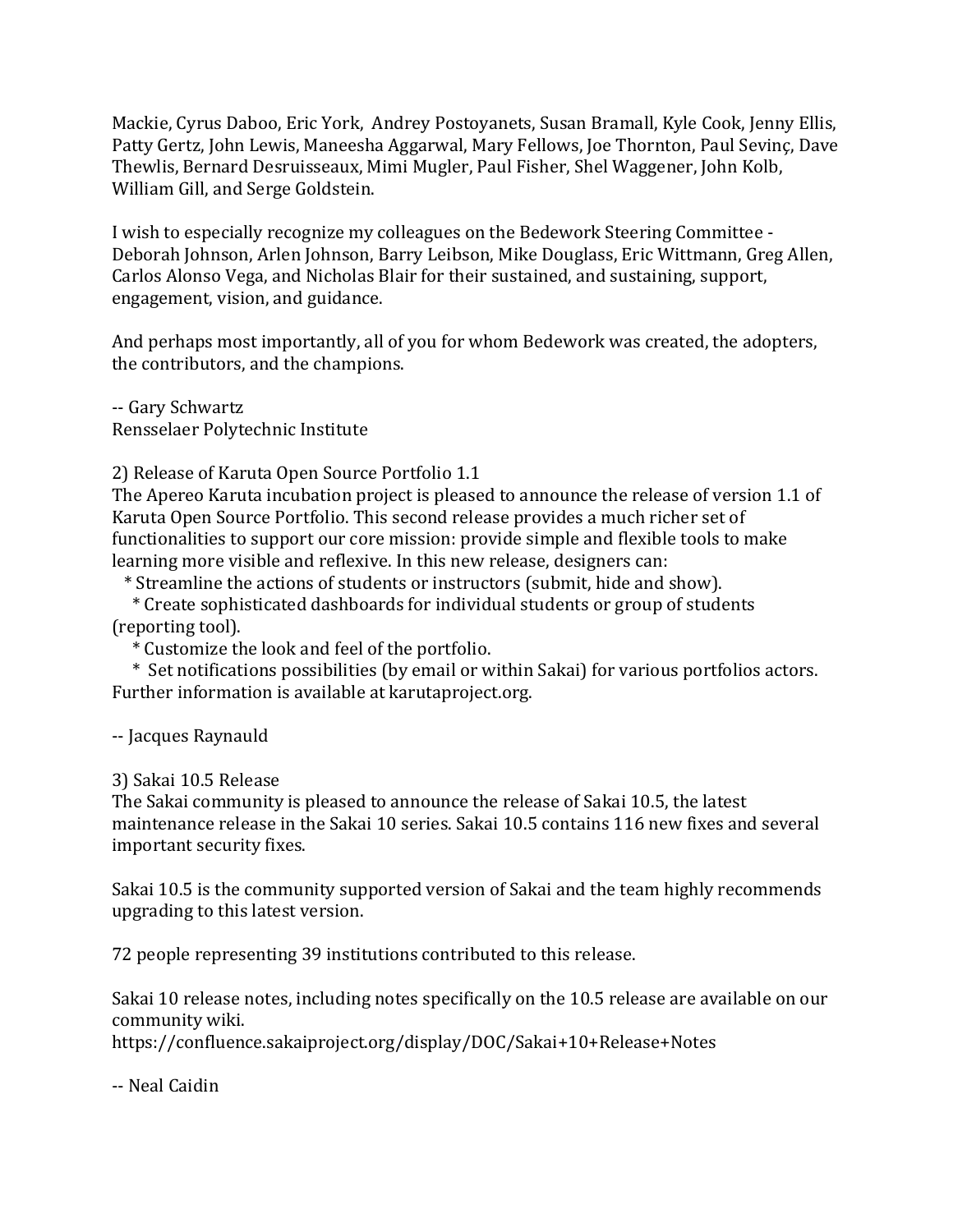4) Incubation Round-up

Congratulations to Opencast and Xerte, two software communities that graduated from the Apereo incubation process in June. Opencast, a platform for capturing and managing academic media, and Xerte, an authoring environment for richly interactive and asccessible learning content, join a growing family of Apereo software communities. Welcome!

Joining Karuta and EDexchange in the Apereo incubation process are OpenLRS, OpenDashboard, and the Learning Analytics Processor projects.

The Learning Analytics Processor project is aimed at accelerating the future of predictive learning analytics through the development of a flexible and highly scalable tool that will facilitate everything from academic early alert systems to data visualizations. Along with this powerful "big data" tool will come a library of open predictive models which can be shared across higher education free of licensing costs and, most importantly, allow institutions to collaborate on enhancing and improving these models over time.

OpenLRS is an open source, Java-based Learning Record Store (http://en.wikipedia.org/wiki/Learning\_Record\_Store, http://tincanapi.com/learningrecord-store/) which is compatible with TinCanAPI (http://tincanapi.com/) and Experience API (http://www.adlnet.gov/tla/experience-api).

OpenDashboard is a web application that provides a framework for displaying visualizations and data views called "cards". Cards represent a single discrete visualization or data view but share an API and data model. OpenDashboard is a Java application built with Spring Boot.

Learning Analytics Processor, OpenLRS, and OpenDashboard entered incubation in June 2015. More information will follow shortly.

There's more about the Apereo incubation process and incubating projects at https://www.apereo.org/incubation, along with a discussion list for incubation enquiries and dicussion. Join by sending incubation+subscribe@apereo.org

### -- Ian Dolphin

5) Future Project Ideas: University of Delaware Course Registration At the University of Delaware, we run PeopleSoft Student Information System (dubbed UDSIS). We found the self-service registration experience provided by this system to be deficient in a number of ways: Students did not know whether they met all the requisites until they attempted to add a class, the interface was slow and clunky, the error messages students received were often indecipherable, etc.

To compensate for these deficiencies, we wrote our own Spring-based registration application. It reads directly from our student system (via direct database reads) and writes schedule changes back to the student system (via component interface calls), so it does not circumvent or compromise the integrity of the PeopleSoft system in any way.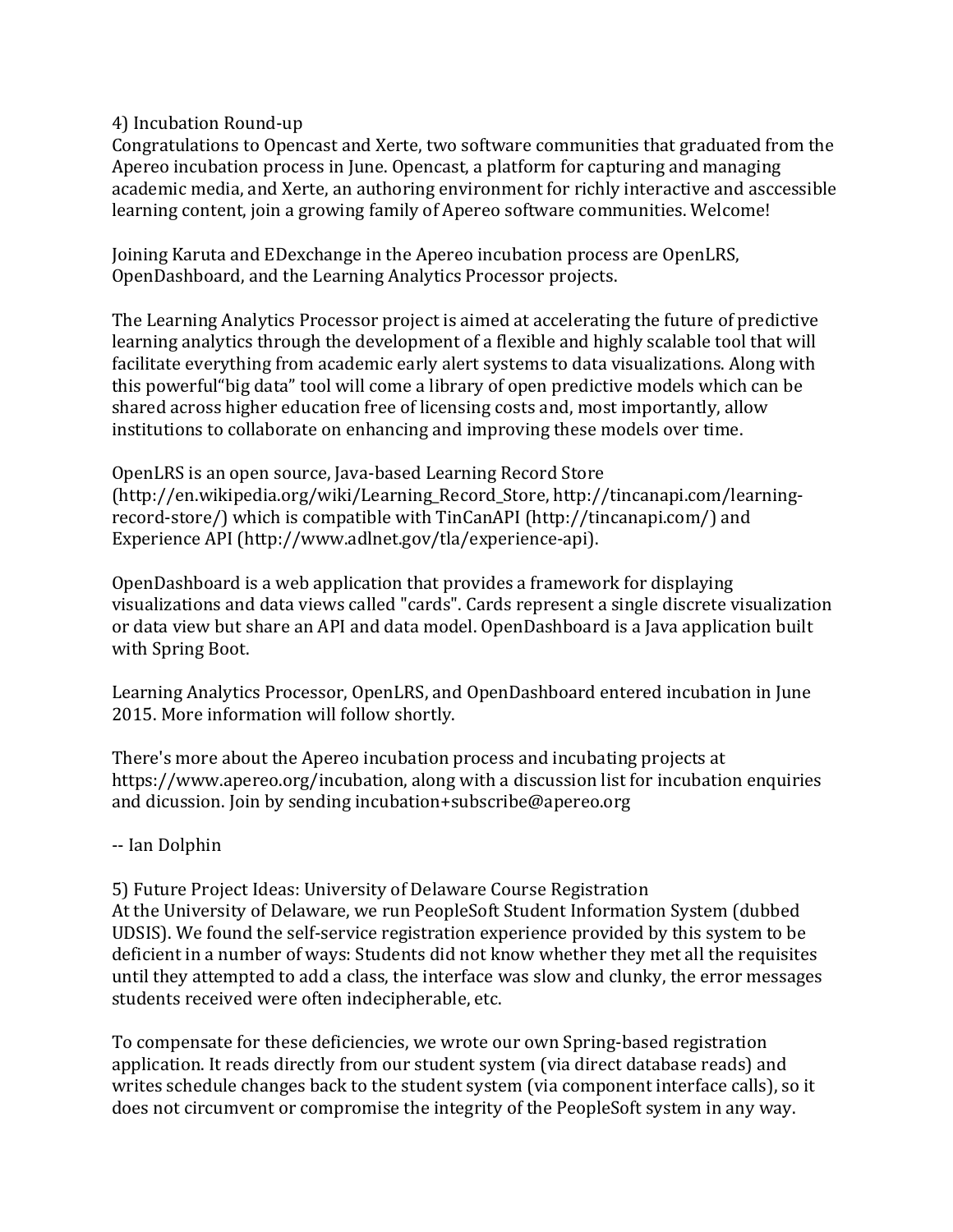However, it did grant us the freedom to implement a number of enhancements over the functionality delivered by PeopleSoft. An outline of these are available on request.

After being contacted by a number of vendors offering similar services for hefty annual fees, we began to suspect that other institutions might be interested in adopting our WebReg application. We are asking for community feedback about whether they would like to see WebReg developed into an open-source tool. If so, we would be thrilled to submit an incubation proposal to Apereo! If you have any feedback, questions, comments, or concerns, we would be delighted to hear from you. Please send an email to Dan Waegel, University of Delaware, at danielw@udel.edu.

-- Dan Waegel, University of Delaware

6) Unicon Announces Development for Open Source Learning Record Store (LRS) in the Higher Education Learning Analytics Process

OpenLRS is entering the Apereo Foundation's incubation as a single component of the overall Apereo Learning Analytics Initiative (LAI). The Apereo LAI community consists of higher education professionals who share a passion for open source learning analytics projects and processes. Learn more at: https://www.unicon.net/content/uniconannounces-development-open-source-learning-record-store-lrs-higher-education-learning

-- Lisa Di Pietro

7) Unicon and Marist College Selected by Jisc to Implement Learning Analytics and Student Intervention Technology

Jisc will be implementing Learning Analytics Processor, developed by Marist College; OpenDashboard; and Student Success Plan (SSP). Learning Analytics Processor and OpenDashboard are Apereo Foundation incubation projects, and SSP is a fully sponsored Apereo project. Learn more at:

https://www.unicon.net/content/unicon-and-marist-college-selected-jisc-implementlearning-analytics-and-student

# -- Lisa Di Pietro

8) NEW! Apereo Teaching and Learning Group

A new Apereo Teaching and Learning google group has been created. Initially it will be used to make announcements and send out agendas about the Teaching and Learning group discussions which happen every week on Wednesday at 10 am Eastern time (currently 2 pm GMT, and 1/2 the year at 3 pm GMT due to changes between daylight savings time and standard time). Everyone is welcome to also have Teaching and Learning discussions on this new list, of course.

We anticipate that there still will be a need for a lot of Sakai specific discussion and email group traffic and for this reason we will keep the Sakai User list (sakai-user@apereo.org).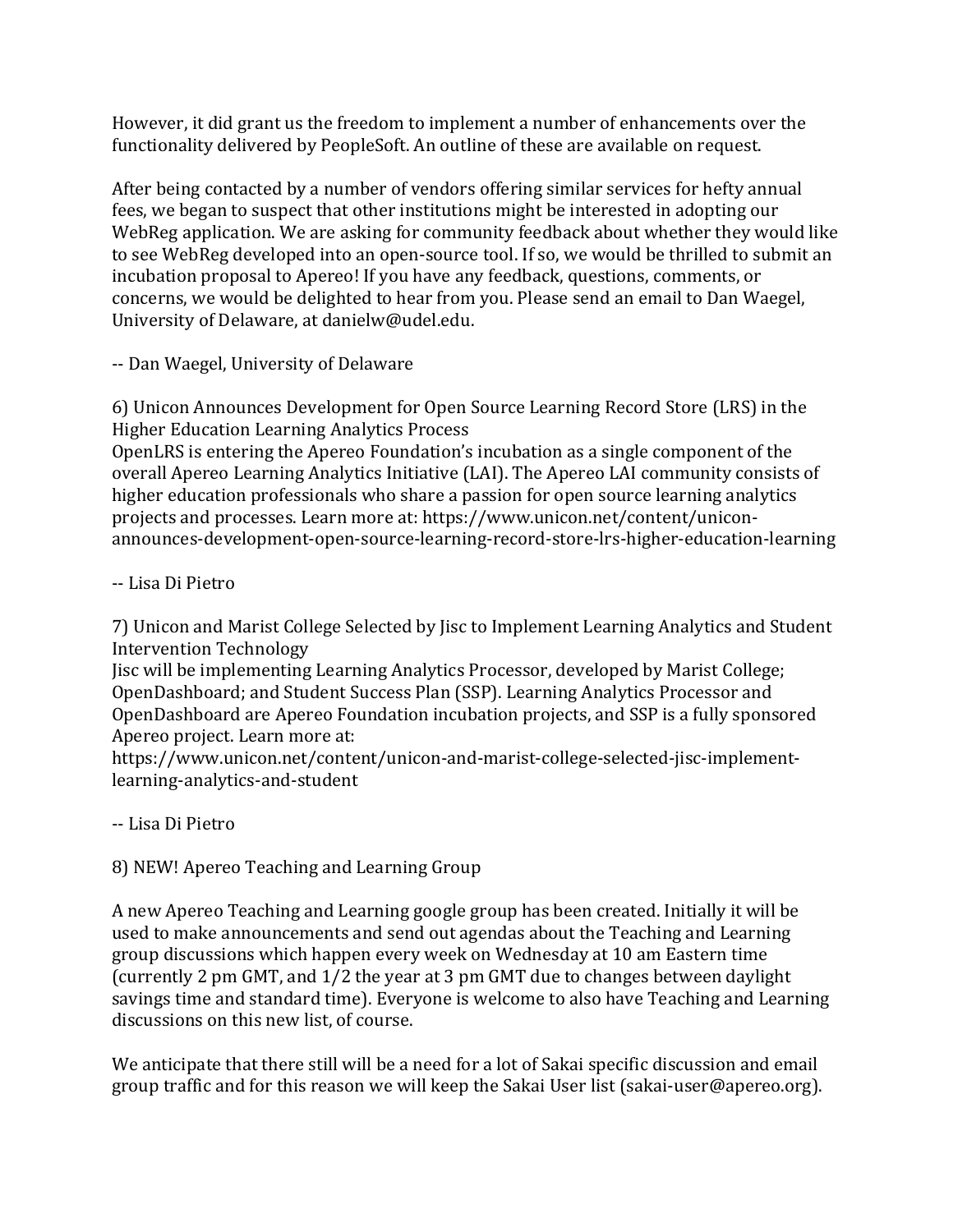Nobody is being automatically added to the Apereo Teaching and Learning list. If you want to join, you must subscribe.

To subscribe to this new list send an email to apereoTL+subscribe@apereo.org or go to https://groups.google.com/a/apereo.org/forum/#!forum/apereoTL and click Join group.

-- Neal Caidin

9) Sakai and Google Analytics at Notre Dame

The University of Notre Dame, a Google school, upgraded from Sakai 2.9 to Sakai 10 just a month ago. One of the new features we look forward to utilizing is a series of properties unabling Google Analytics on our production data. We look forward to sharing our results and would be eager to hear how the gathered data is informing other institutions' use of Sakai.

-- Laura Gekeler

10) Jisc Code of Practice for Learning Analytics

You may have been so busy with Open Apereo 15 that you missed a valuable publication from the UK. The Jisc Code of Practice for Learning Analytics is described by Niall Sclater over at -

http://analytics.jiscinvolve.org/wp/2015/06/04/code-of-practice-for-learning-analyticslaunched/

... and includes a thorough literature review in addition to the code itself.

11) Super-early advance notice Jisc / Apereo Learning Analytics Hackathon at LAK16, Edinburgh

Two organisations leading the way worldwide in developing open architectures for learning analytics are coming together at LAK16 in Edinburgh for a two-dayhackathon on April 25-26, 2016. Jisc and Apereo will put the growing ecosystem of learning analytics products such as learning records stores, learning analytics processors, dashboards, consent systems and student apps through their paces with experimental big data coming from learning management systems, student record systems and other sources.

Testing the interoperability of the various tools, and integrating new data sources, predictive models and third party products, will help to reassure institutions that they are not going to be locked into proprietary learning analytics systems and can select the best products for their needs.

Meanwhile, getting some of the leading technical minds in the field together in a room for two days should help to expand the market for experienced vendors as well as innovative new entrants. Jisc is inviting the developers of the various components of its basic learning analytics system to participate in the workshop, and Apereo willinput the growing infrastructure of its learning analytics initiative to the event. Vendors and developers of other learning analytics related products are welcome to sign up for the hackathon. http://lak16.solaresearch.org/?page\_id=204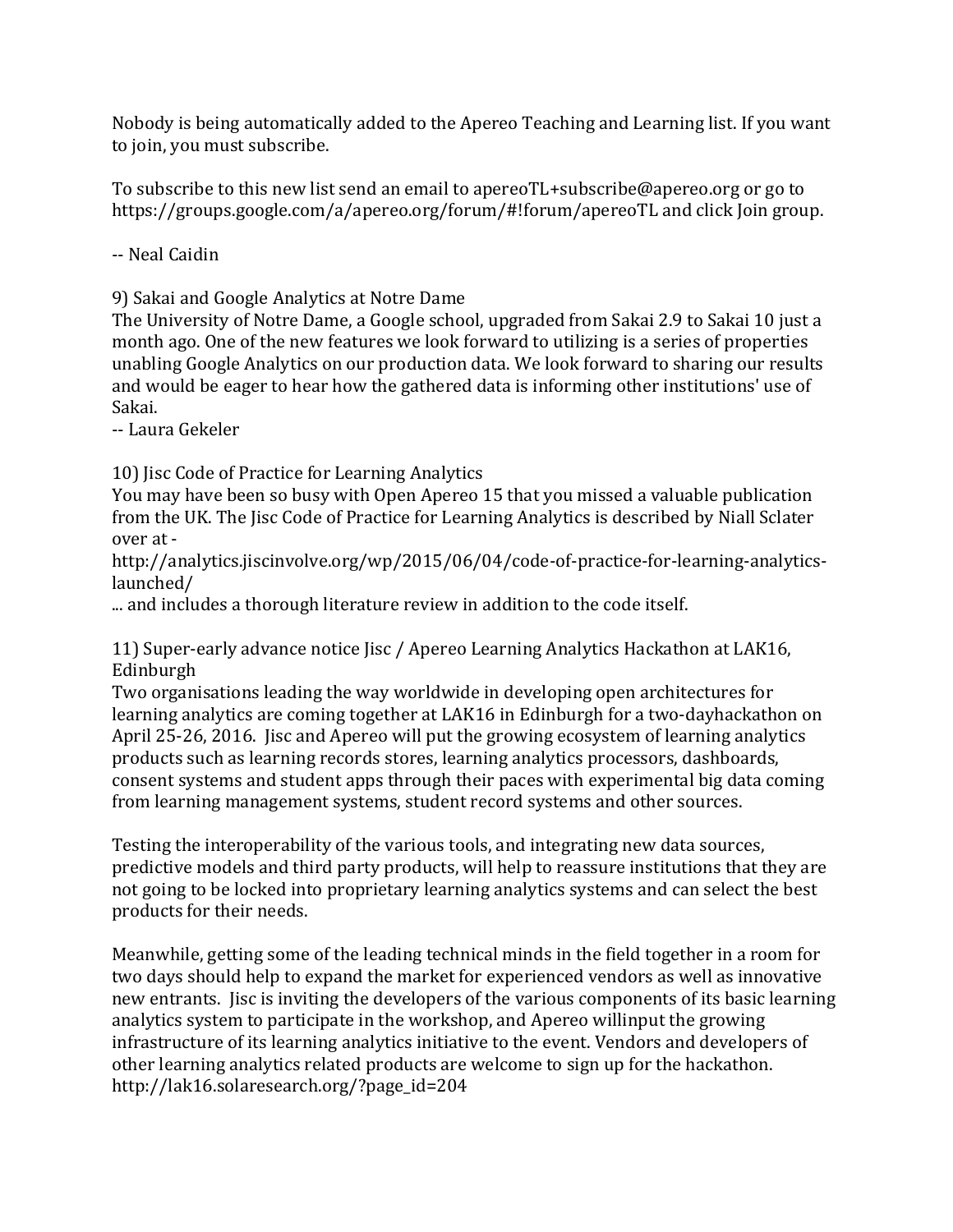### -- Ian Dolphin

## 12) Xerte Online Toolkits

Xerte Online Toolkits has graduated the Apereo Incubation programme this month, and becomes a fully-fledged Apereo Project. Xerte Online Toolkits is a suite of content creation tools aimed at non-technical authors that want to quickly and easily create interactive and highly accessible learning resources. Xerte provides an excellent complement to the existing Apereo projects.

The incubation process has been relatively straightforward for us: we already had wellestablished communities of users and developers when we joined incubation, and so most of the work has been concerned with establishing a more robust framework of governance for the project, providing better information about how the project works, and working through a couple of IP issues. The piece of work that took the longest was putting in place all the contributor agreements, as the project has a long history and lots of people have contributed over the years. Graduating incubation puts The Xerte Project in really fantastic shape for the future, and we are really excited about the new opportunities that being an Apereo project will provide to grow our communities of users and developers, and to continue to advance the software.

We really enjoyed meeting many of you at Open Apereo last month, but those of you learning about The Xerte Project for the first time will find some good resources and examples below. We had some really fantastic feedback during the conference and have had some excellent follow-up since we returned.

Xerte Online Toolkits  $v3.0$  is very nearly ready, and promises to the best version we've ever released, with loads of new features and enhancements: we are just working through the last few outstanding issues. The code is currently available in beta, and you can download it from our community web site at http://www.xerte.org.uk: we'd encourage anyone to give the software a try and let us know any thoughts before we finalise the code for release.

-- Julian Tenney, University of Nottingham

For Longer Viewing and Reading

13) The Real Meaning of Open Keynote by Patrick Masson Available for Viewing Open Apereo 2015 brought together 12 software-based communities, one of which, OpenCast, as utilized by one of its commercial affiliates, Ncast (www.ncast.com), provided exquisite high definition video capture of key Open Apereo sessions. If you're looking for excellent material to showcase Apereo with your constituents, or if you missed the conference this year, you'll want to catch the best of Open Apereo as brought to us by Ncast. One such session, a keynote by Patrick Masson from the Open Source Initiative, I would highly recommend. You can find it on the Apereo YouTube channel here: https://www.youtube.com/watch?v=A3hM\_Ud3gYU

Of course, as usual, materials from the rest of the sessions, as uploaded by presenters, are linked from the presentation description at http://lanyrd.com/2015/apereo/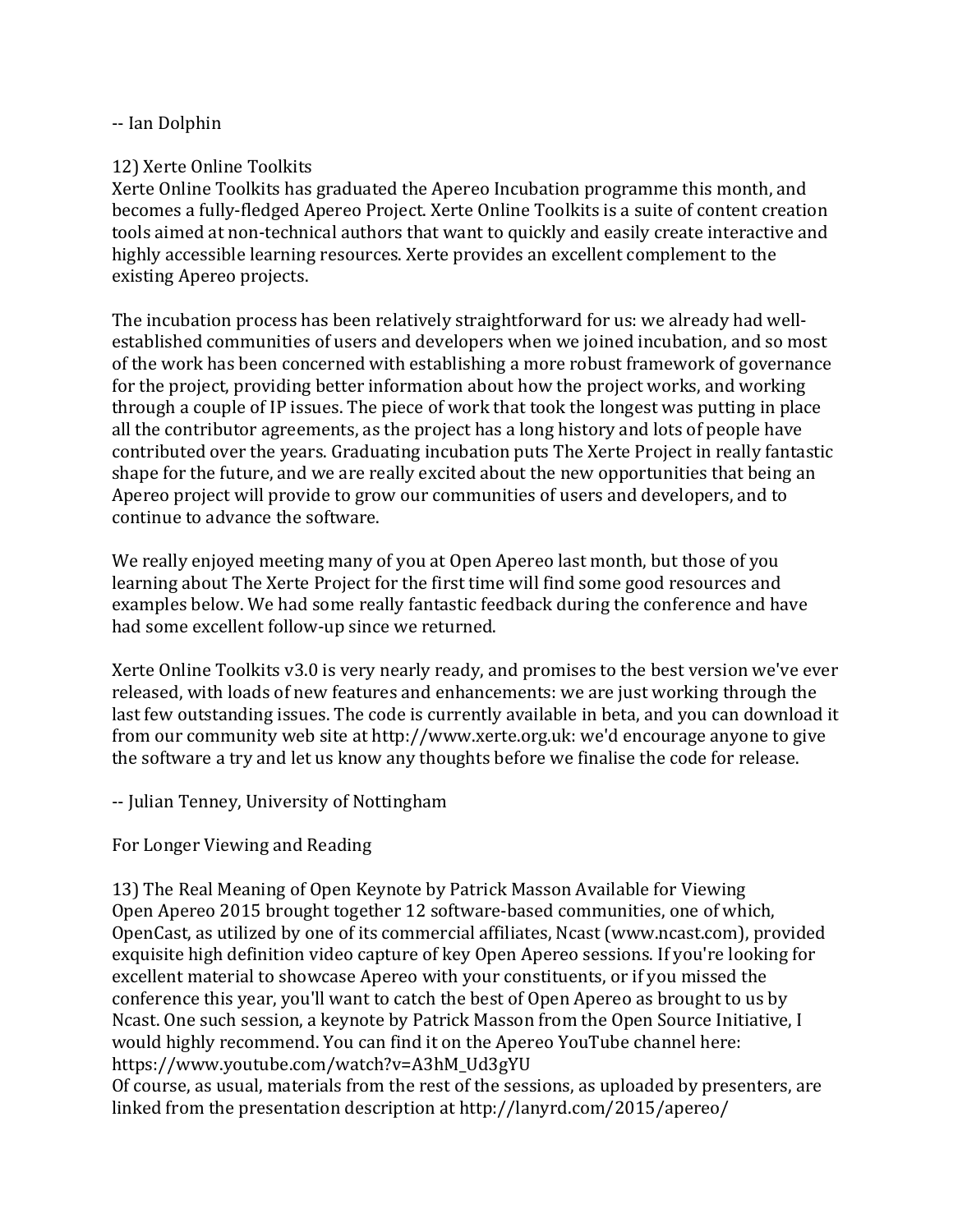-- Laura Gekeler

14) How is Sakai faring in the face of competition from Canvas? June 25, 2015

(This was originally an email sent to the Sakai developer list)

A member of an institution that uses Sakai recently heard an interesting comment from a Canvas LMS representative:

"Sakai is such a cool concept but I do wonder where it will end up in the future as most its founding schools (and the schools putting resources into developing it) have now left and come to Canvas (for example, University of Indiana, University of Michigan, Stanford University)."

I thought this deserved a public reply.

My first observation is that a salesperson spreading FUD (fear, uncertainty and doubt) about Sakai suggests to me that they may not have a strong positive feeling about their own product. Most salespeople will tell you that the best thing to do is focus on what makes your product strong without even talking about other products.

That aside, let me give my response to your question. Each year I do some analytics on the developer list activity:

https://twitter.com/drchuck/status/575353312310136833

This chart shows a trend that at this point is about five years old. In the beginning early adopters such as Michigan, Indiana, Stanford, and Cambridge were pulling a lot of load as the product was literally being built and rebuilt. Also in the earliest vears, new schools were adopting Sakai continuously so a lot of the e-mail activity was helping new schools.

The early lead schools dropped in activity in 2009. In 2009 Michigan was still the  $#1$ participant in the dev list but a lot of increased participation was also coming from companies like LongSight and Unicon; participation from the other commercial affiliates (often using gmail.com addresses) was increasing as well.

In some ways, 2009-2011 was Sakai's period of greatest risk as a community. A lot of things were trending downward and near the end of 2011 there was a very good chance that Sakai 2.9 would never see the light of day and it would be "last one out turn off the lights".

The future of Sakai was originally planned to be a ground-up rewrite known as Sakai 3, however, this didn't work out as planned and instead a brand new product known as Apereo Open Academic Environment (OAE) was developed. (OAE became a new type of learning platform based on social networking principles: sharing, co-editing, discovery and commenting upon content.)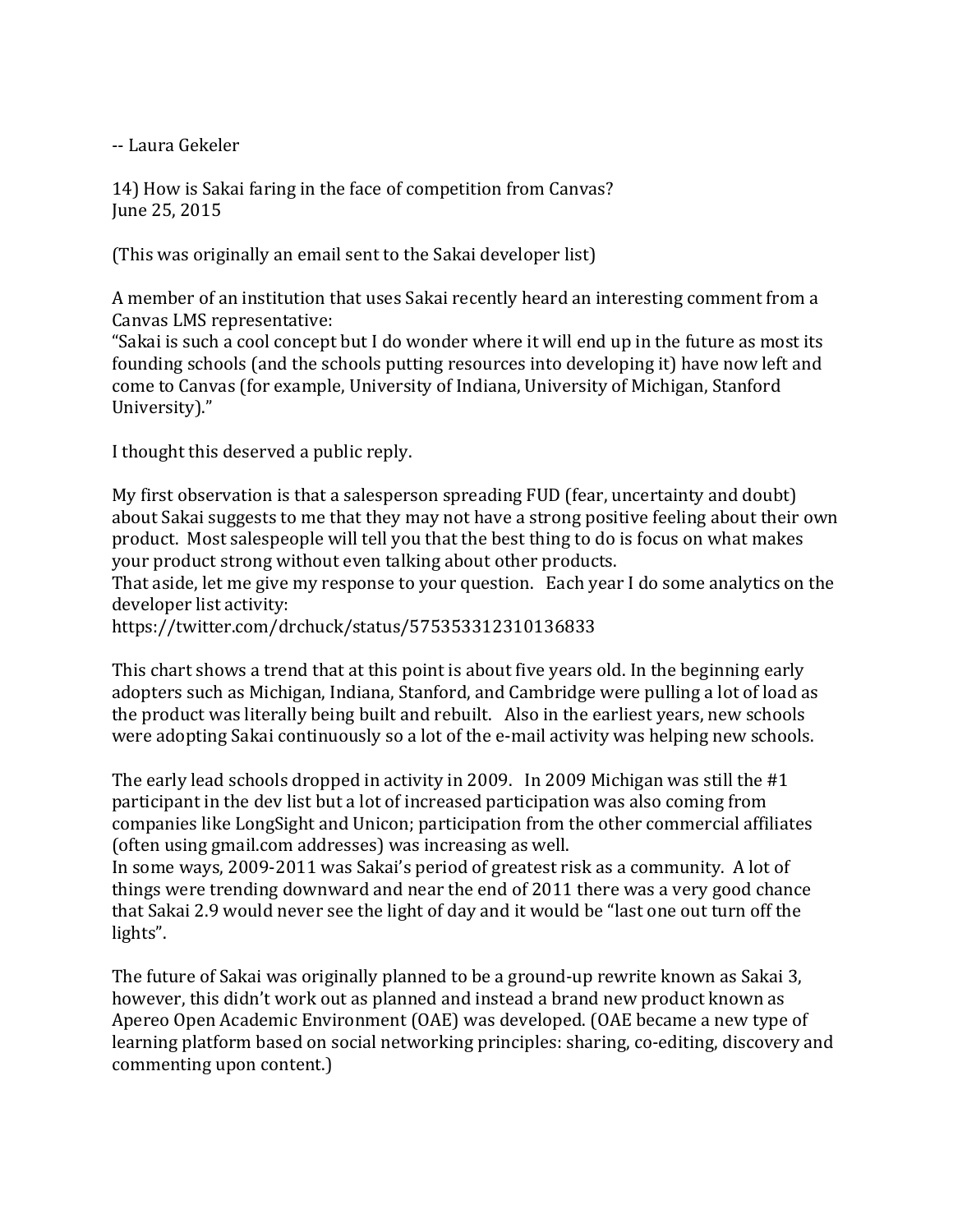But in 2012-13, there was a big turnaround with a redesigned Sakai 2.9 which included the brand new Lesson Builder tool.

Following that came consolidation with the tool-rich and innovative Sakai 10. Those who were still in the community put in a lot of effort – Michigan and Longsight were in really strong leadership positions. Other schools like Rutgers, NYU, Columbia, Duke, UNC, and others don't show up in this dev list graph but they provided much of the money and developer talent to get us through Sakai 2.9 and Sakai 10.

Interestingly in the 2013-14 timeframe we see a couple of factors at work. First the 2102-13 sprint was over - we had Sakai 10. Here is a SlideShare I did that celebrated that moment: 

http://www.slideshare.net/csev/2013-0602sakaix

The upcoming Sakai 11 release is the most important release for several years, however, aside from the addition of a responsive design, it is unique in that we are not expanding functionality as much as in the past: we are actually removing more code than we are adding and doing a bunch of UI rework in tools like Lessons, Gradebook and Portal. These more design-oriented activities tend not to cause lots of traffic on the dev lists.

Another interesting trend is that now that we have weekly developer team and teaching and learning meetings with up to 20 people regularly attending: the community is coordinating verbally and collectively in these meetings therefore less email is needed.

As we emerge into 2015, activity and commitment is very strong. The commercial affiliates (large and small) are a very important part of the community. Indiana and Stanford are quite low compared to earlier levels of participation. But something interesting is happening – some of the code that was traditionally the exclusive domain of Stanford or Indiana is now being maintained by the whole community. The interesting result is that the pace of development in those areas of the code base is increasing because now the whole community can move the code forward.

More community members are stepping forward to help because they know that they no longer assume that Indiana, Stanford and Co. will pick up the slack. During 2011-2014 as the founding institutions slowly backed away, patches and bug fixes started to pile up. Now that the community has inherited the code-base and collective responsibility, the outstanding issues are rapidly being addressed. This is not meant as a criticism of the original partners, they built the core codebase that we all have and without them, we would have nothing. We are very much in their debt.

Looking forward, our community is solid and making lots of progress every single week. We have the luxury of putting a lot of effort into the UI and catching up with applying a backlog of local improvements from places like Oxford, Dayton, Columbia, NYU, Duke, Notre Dame, and UNC. These improvements are enriching our product. In addition, schools like Valencia, Murcia, Rutgers, and UCT are continuing to make strong direct contributions to the code base.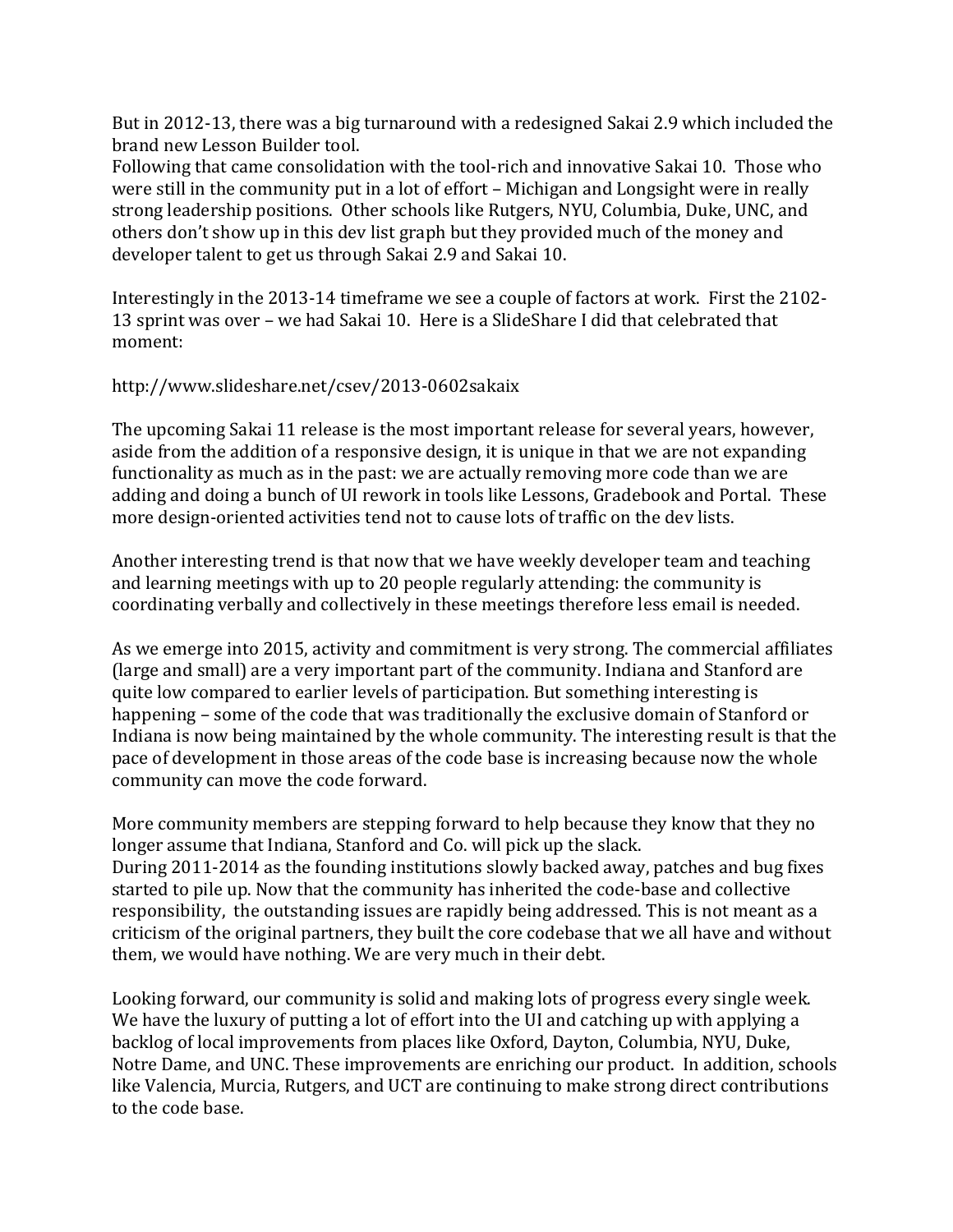As we see Sakai 11 coming out with its new Morpheus responsive mobile-friendly portal and all of the user interface and performance improvements, I can see why Canvas sales people might be getting a little nervous and use a bit of FUD to try to scare you to switch now. 

Thanks to Adam Marshall of Oxford for his editing help on rewording this from an email to a blog post.

-- Chuck Severance Chair, Sakai Project Management Committee

15) Perspectives on Open Learning Analytics and the Recent Canvas Data Announcement

The announcement of the launch of Canvas Data from Instructure a couple of weeks ago caught my attention because of the work that Marist has been involved in under the Apereo Learning Analytics Initiative and the strategic imperative that we, and I think other leaders in this field, see with regards to openness and Big Data...

As we see more and more of these types of announcements I think a critical question for institutions to be asking themselves is whether they see learning analytics as being of strategic importance to their future or not and how much control over this future do they feel is important. Most institutional decision makers I talk with about learning analytics say that it is a critical strategic initiative for them and that it will impact on all aspects of their institution over the next 10 years. I agree. Given this though, I wonder why more are not also then asking themselves if "giving" their valuable learning data to a vendor to host and exploit and then sell back the result to them is really a smart move?

One of the things that caught my attention in their announcement was the following: "Canvas clients generate more than 35 million education-related participation events every day, and with the addition of Canvas Data, it's even easier for those clients to better assess, analyze and understand complex online teaching and learning phenomena, covering everything from course design to student engagement."

Based on our work at Marist as well as the Apereo efforts I think its safe to say that Canvas will be mining all of this data, which they recognize is being generated by their clients, to create sophisticated predictive models which I'm guessing they will then "sell" back to institutions under their "premium version" of the Canvas Data solution. This begs the logical question of why we should be paying for models that are developed using the data we and our students are generating - but I think the really ironic thing is that the machine learning techniques that have made such big data mining so powerful were developed by...yes, that's right, institutions of higher education! So, higher education has invested, over the past 20 years, in the R&D needed to be able to do learning analytics and now we're giving our learning data away to a company that will use this knowledge to develop models that they will then sell back to us and do so under a license that will likely not allow us to